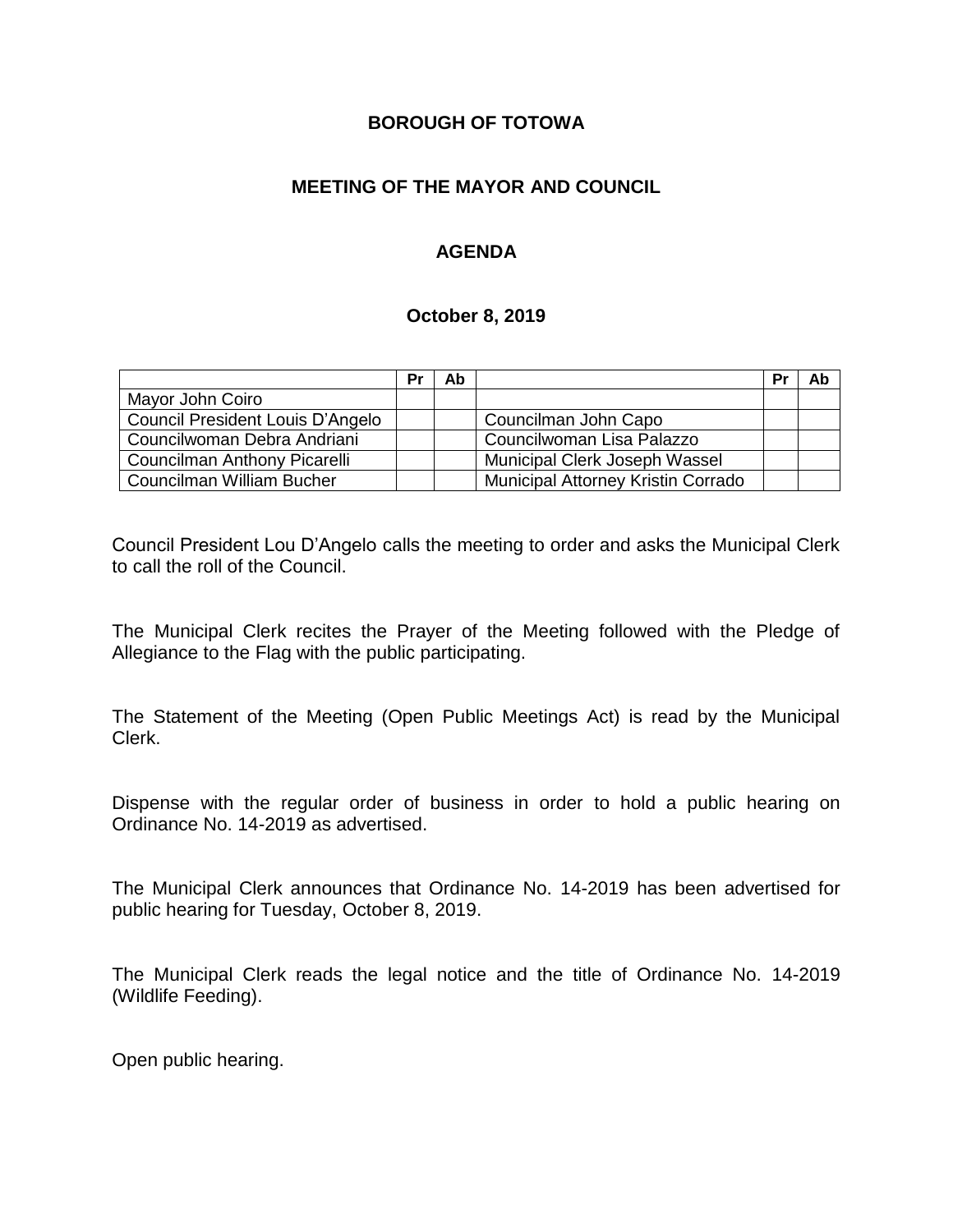Council President D'Angelo asks if any citizens wish to be heard on Ordinance No. 14- 2019.

## **CITIZENS HEARD:**

Close public hearing.

The Municipal Clerk reads Ordinance No. 14-2019 by title.

Adopt Ordinance No. 14-2019.

Revert to the regular order of business.

Report from Members of the Council, Municipal Clerk and Municipal Attorney.

**CITIZENS HEARD:**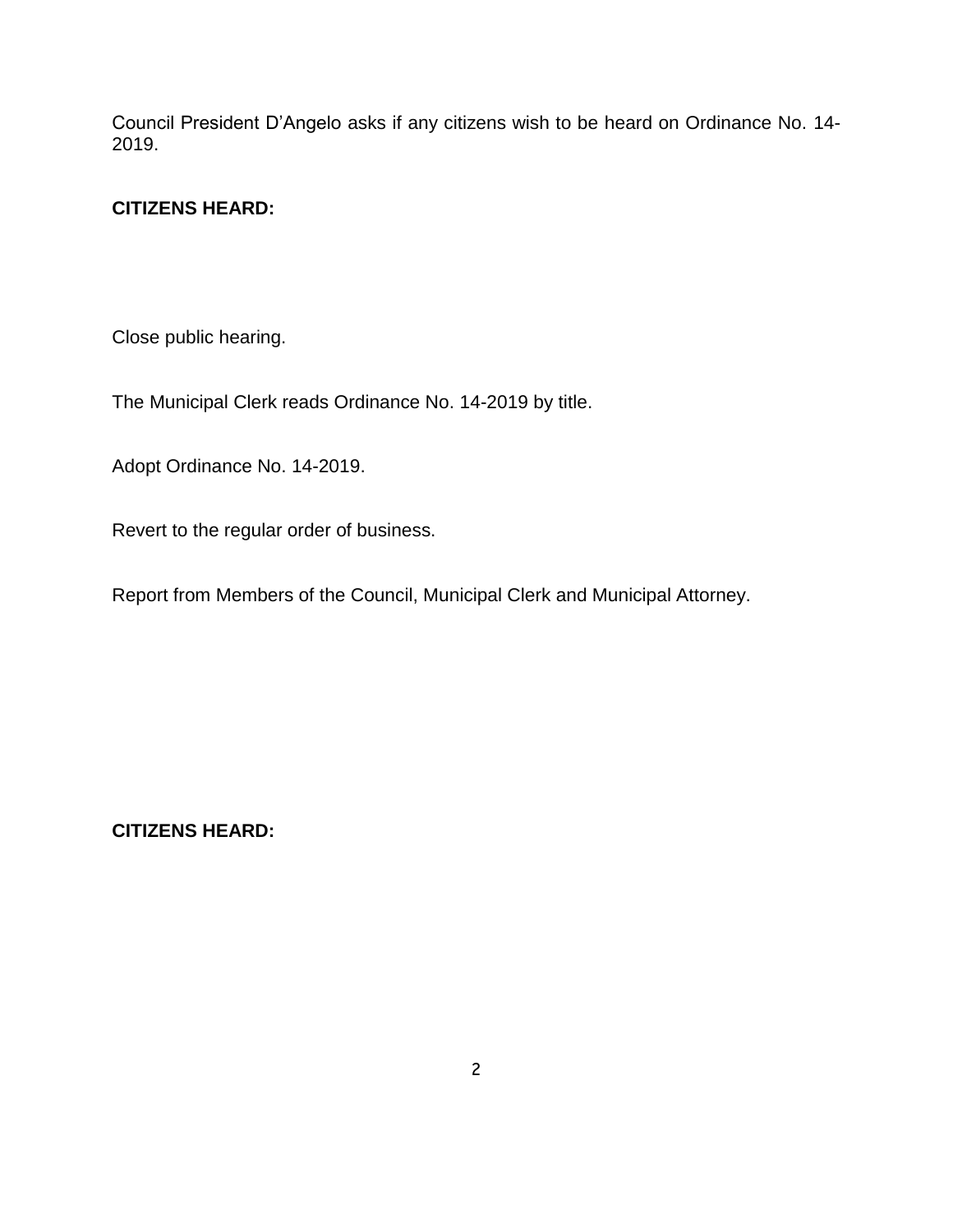Minutes of the Mayor and Council for the meeting of September 24, 2019.

# **COMMITTEE ON FINANCE: PICARELLI, D'ANGELO, CAPO.**

Resolution No. 2019-21 for the payment of bills.

Resolution authorizing the Treasurer to issue refunds to various property owners pursuant to State Tax Court judgments.

Resolution authorizing the Treasurer to issue refunds to various property owners due to overpayment of 3<sup>rd</sup> Quarter 2019 taxes.

Payment of the 4<sup>th</sup> Quarter 2019 Budget Allotment to the Borough of Totowa Public Library in the amount of \$177,365.00.

# **COMMITTEE ON PUBLIC SAFETY: D'ANGELO, CAPO, BUCHER.**

Letter from Volunteer Fire Company No. 1 advising that Richard Schopperth has been nominated as their candidate for Fire Chief.

### **COMMITTEE ON PUBLIC WORKS: BUCHER, PALAZZO, PICARELLI.**

Recommendation of DPW Superintendent Jim Niland for a grade increase for DPW Laborer Steve Filan from Grade 1-C to Grade 1-B.

### **COMMITTEE ON ENG. & PUB. PROPERTY: CAPO, ANDRIANI, D'ANGELO.**

No report.